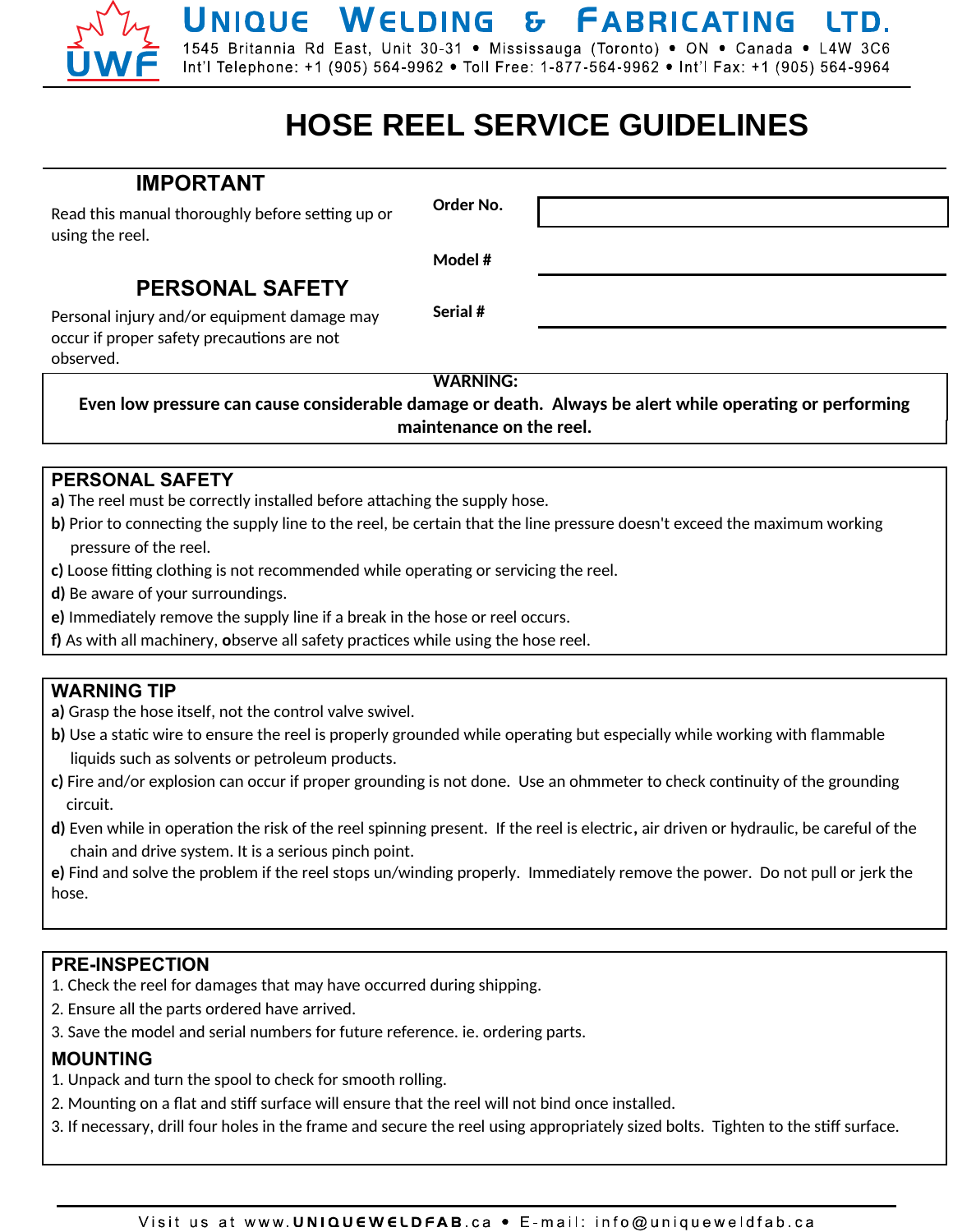

UNIQUE WELDING & FABRICATING 1545 Britannia Rd East, Unit 30-31 · Mississauga (Toronto) · ON · Canada · L4W 3C6

Int'l Telephone: +1 (905) 564-9962 • Toll Free: 1-877-564-9962 • Int'l Fax: +1 (905) 564-9964

#### **ELECTRIC DRIVEN REELS WARNING:**

**Disconnect all power before atemptng to wire the motor or reel. Do NOT "HOT WIRE". Adhere to NEC, OSHA and local codes.**

**NOTE:** Connecting either power lead to the motor or any part attached to the motor such as the terminal box is incorrect. Doing so would make the motor an intrinsic part of the electrical power circuit.

#### **AIR DRIVEN REELS**

- 1. Apply thread compound to the inlet inline fitting and pneumatic motor inlet threads.
- 2. Connect inlet airline to motor.

#### **HYDRUALIC DRIVEN REELS**

- 1. Apply thread compound inlet/outlet hydraulic line fittings and motor inlet threads.
- 2. Thread hydraulic line fittings into motor inlet/outlet and tighten securely.

#### **GROOVED INLET SWIVELS**

- **NOTE:** Grooved type swivel joint inlet connections must be aligned carefully. Two grooved connections, correctly installed allow good flexibility for smooth rotation.
	- 1. Connect grooved coupling onto inlet swivel fitting and inlet supply line.
	- 2. Adjust inlet supply line to verify fexibility exists for proper alignment.
	- 3. With control valve open, fully extend and charge hose to purge system of gases. When fuid appears at the control valve, close the valve. This prevents fatening of the hose and excessive pressure on the drum when fuid supply is reinitalized later.

#### **INLET CONNECTIONS**

**NOTE:** Install a fitting as near as possible to the swivel joint inlet so the joint can be easily. removed for servicing.

#### **CONNECTING THE SUPPLY LINE FOR THREADED INLET SWIVELS**

- **NOTE:** Avoid strain on the swing joint at all tmes. Threaded type swivels inlets must be connected to the fuid supply by using a flexible connector.
	- 1. Apply thread compound to swivel and connecting hose fitting threads.
	- 2. Thread connecting hose fittings into the swivel. Tighten securely.
	- 3. With the control valve open, fully extend and charge the hose to purge the system of gases. When fuid appears at the control valve. Close the valve. This prevents the fatening of the hose and excessive pressure on the drum when the fuid supply is reinitalized later.

For larger reels, the gooseneck may be removed from the reel to fit the hose. Note that if the reel has a welded or threaded riser in the fuid path assembly, it cannot be removed.

ATTENTION: Do not connect the output hose to the gooseneck until after the reel is installed and the motor connections are complete. Fill the hose before winding on the reel to prevent excessive pressure on the drum when the hose is flled.